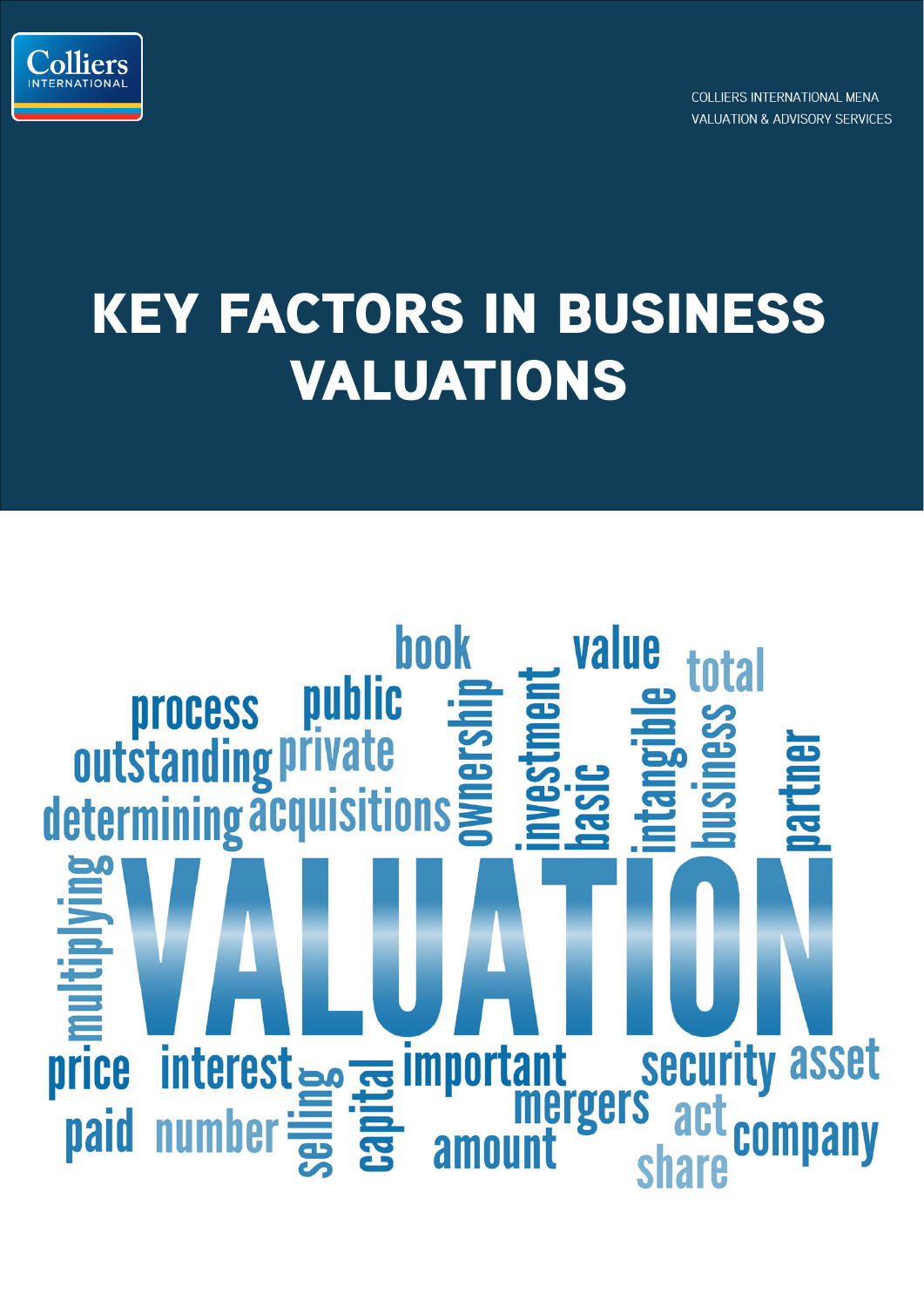

## **INTRODUCTION**

This paper aims to introduce some of the critical aspects associated with valuing a business and how seeking assistance from a professional valuation expert can help in determining a 'more realistic and reasonable' fair market value of your business.

#### **Is valuing business a 'Science'?**

Valuing business is not a work of science. However, this does require deep understanding of the valuation concepts and how these concepts relate to any business being valued. Getting the help of a professional valuation expert can assist you in identifying the correct approach in determining the value of your business.

Generally, the majority of valuation professionals prefer discounted cash flows (DCF) based valuation method. Capital asset pricing model (CAPM) approach remains the most popular approach to estimate the appropriate discount rate for discounting the cash flows. However, in doing so, certain challenges need to be cautiously evaluated and considered. For example, one of the most critical aspects often overlooked is the stage of economic cycle (time horizon), i.e. whether the business is a start-up, growth or a mature stage. This can have a substantial impact on the eventual assessment of the value of business.

Exhibit 1 explains the typical business cycle and how professional valuation experts apply their judgement in determining the time horizon that needs to be employed as part of the projected cash flows when conducting a typical business valuation. Our analysis suggests that the cost of overlooking this aspect may result in a variation of up to +/- 20% from the realistic estimate.



#### **Exhibit 1: Valuation across business cycle follow the law of economics**

m n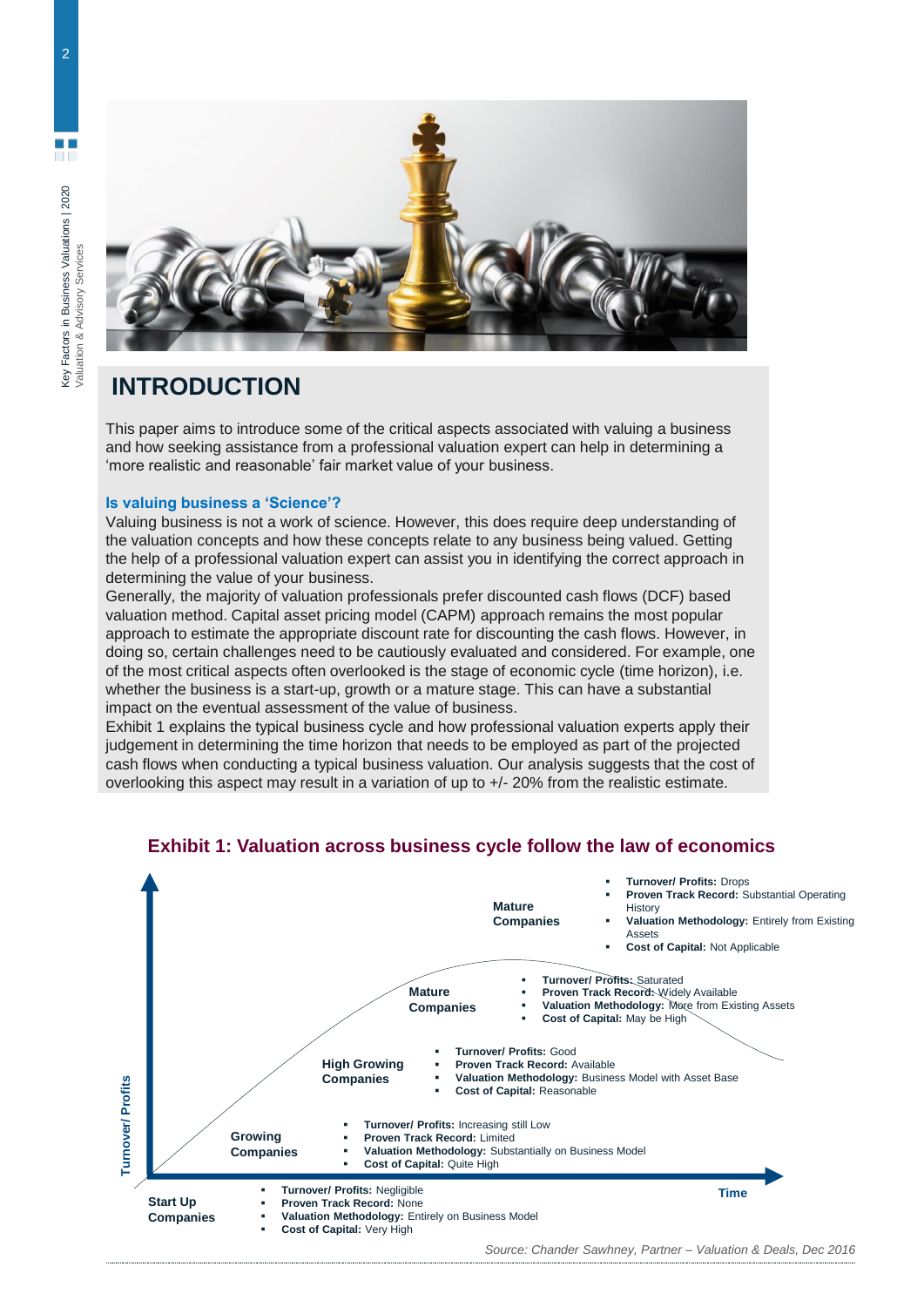#### **What is the right method of valuation?**

When Valuing a business, choosing the right method of valuation is key. There are several methods available, see Exhibit 2 which mandate careful consideration understanding the following:

- 1. Each method is unique and has relative merits and demerits.
- 2. Different methods are preferred and used in different situations.
- 3. Each method provides a different perspective of value of the underlying business/ asset.
- 4. Enables to estimate a range of values rather than a point-based valuation.
- 5. Helps correlate the results of different valuation methods.

While conducting the valuation, as much as possible, all the methods of valuation must be considered and the right method must be selected which in the view of the professional valuer reflects the true value of the business. Applying distinct weights to several valuation methods can potentially be argued in some cases. **In summary, valuation is based on the professional judgement of the valuer and can vary from individual to individual.**

| <b>VALUATION APPROACHES</b>                                                                                                    |                                    |                                                                       |
|--------------------------------------------------------------------------------------------------------------------------------|------------------------------------|-----------------------------------------------------------------------|
| <b>FUNDAMENTAL METHOD</b>                                                                                                      |                                    | <b>RELATIVE METHOD</b>                                                |
| Capitalization of<br><b>Earnings Method</b><br>(Historical)<br>Discounted Cash<br><b>Flow Method</b><br>(Projected Time Value) | <b>Book Value</b><br>Method        | <b>Comparable Companies Market</b><br>Multiples Method (Listed Peers) |
|                                                                                                                                | <b>Liquidation Value</b><br>Method | <b>Comparable Transaction Multiples</b><br>Method (Unlisted Peers)    |
|                                                                                                                                | <b>Replacement Value</b><br>Method | Market Value Method<br>(for Quoted Securities)                        |

## **IS MY BUSINESS CORRECTLY VALUED?**

A valid question frequently asked by Clients. Valuation is a result of assessment of several factors including discounts applied on the eventual value of the business, these may include; 'Discounts for Lack of Marketability' (DLOM) and 'Discounts for Lack of Control' (DLOC).

The term 'discount for lack of marketability' is used to describe discounts applied to reflect the fact that the equity interest being valued is not readily marketable and/or requires substantive time before the equity interest becomes readily marketable.

The discount applied specifically for the lack of marketability is distinct from discounts or premiums applied to reflect other factors such as minority status/lack of control, size of the business, lack of dividends, or strategic value carried by the shareholding.

Determination of an appropriate extent of DLOM is a complex subject and there are no definite methods to assess such discounts. The degree of discount to be applied in any valuation is largely dependent on the circumstances under each case. Accordingly,

consideration should be given to various situation specific factors, such as:

- 1. Existence of any form of market in which the shares can be traded.
- 2. Size of the shareholding.
- 3. Prospects for the shares to become readily marketable/more marketable, or any restrictions on trading to be lifted. A larger discount could be considered if the listing of shares is unlikely.
- 4. Provisions, such as restrictions on transfer, under the company incorporation documents.
- 5. The way in which the value, to which the discount is being applied, has been derived. For example, if it is derived from a multiple based on the actual acquisition of a minority holding in a comparable unlisted company, it may not be appropriate to apply a discount for lack of marketability. However, if it is derived from multiples based on "freely tradeable" publicly traded comparable companies, a discount for lack of marketability will need to be applied.

We have identified some of the issues that affect valuation there are number of additional variables not highlighted here that need to be considered. Whilst it is important that your business is not overestimated and is unable to find a buyer, it is of greater importance that all aspects are considered and the business is not undervalued.